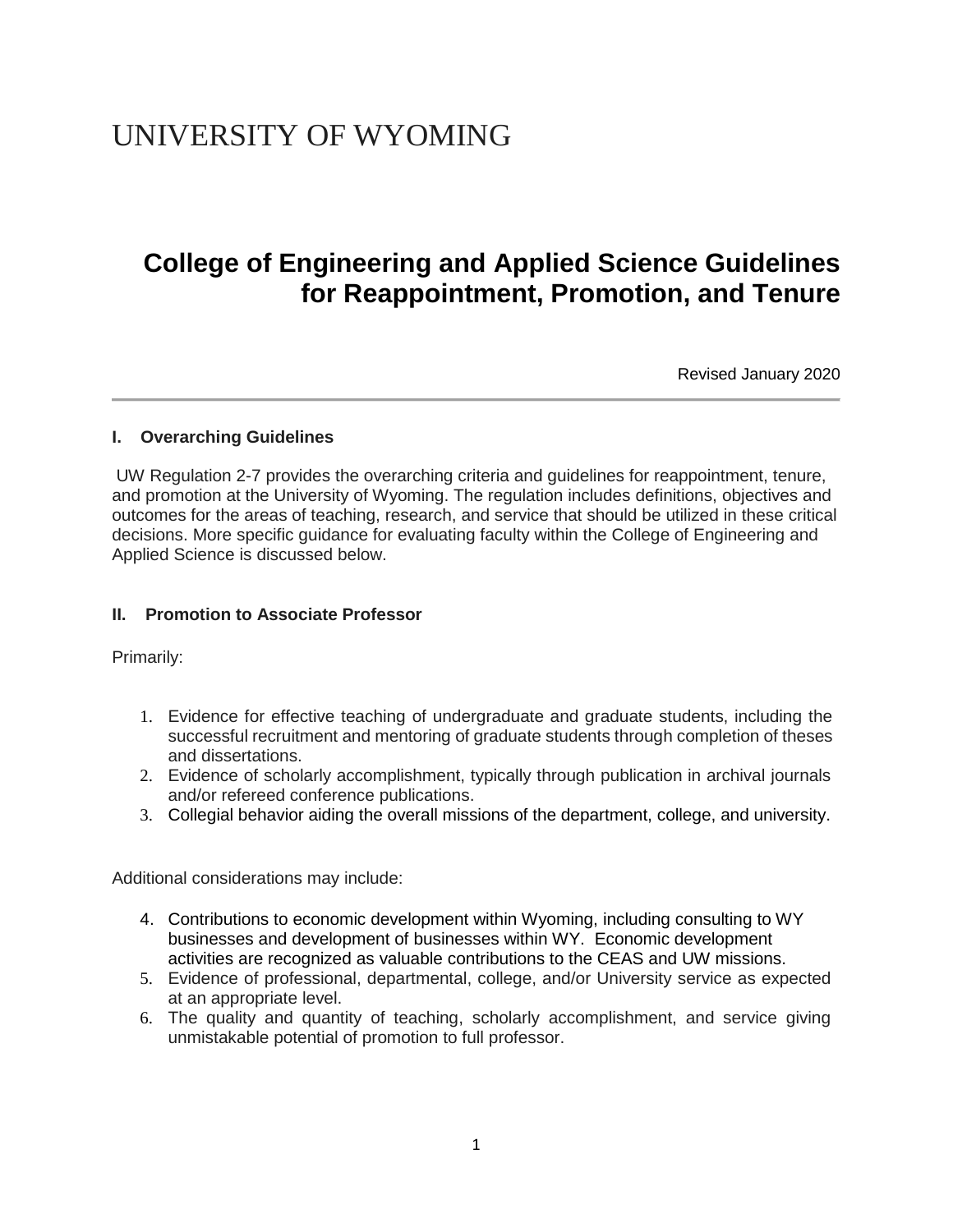## **III. Promotion to Professor**

Minimum expectations include:

- 1. Consistent record of high-quality teaching at all appropriate instructional levels, including effective guidance of doctoral students toward the completion of their degree programs.
- 2. Continued scholarly achievement of high quality, accompanied by evidence that the candidate is a nationally recognized scholar in their chosen field(s).
- 3. A record of significant and effective service to the profession, department, college, and/or the University.
- 4. Collegial behavior aiding the overall missions of the department, college, and university.

Additional considerations may include:

5. Contributions to economic development within Wyoming, including but not limited to consulting to WY businesses and development of businesses within WY. Economic development activities are recognized as valuable contributions to the CEAS and UW missions.

## **IV. Evaluation of Teaching**

All faculty members are expected to demonstrate effective teaching at the undergraduate and graduate levels (unless the job description specifically defines the teaching duties more narrowly). Teaching activities include:

- 1. Teaching undergraduate classes as appropriate to the faculty member's job description. The faculty member should be the responsible party for these classes.
- 2. Teaching, and if appropriate, creation of graduate courses.
- 3. Recruiting and guiding graduate students through thesis and/or dissertation research.

Evidence to be considered in the evaluation of teaching will include the following information:

- Student course evaluations
- Peer course evaluations
- List of graduate advisees and their current status
- Candidates for tenure and promotion to Associate Professor should have guided students to completion of advanced degrees
- Candidates for promotion to Professor should have successfully guided a minimum of one PhD student to completion.

The following additional activities indicating effective teaching (or a commitment to improved teaching) will also be considered:

• Awards that recognize special accomplishments in teaching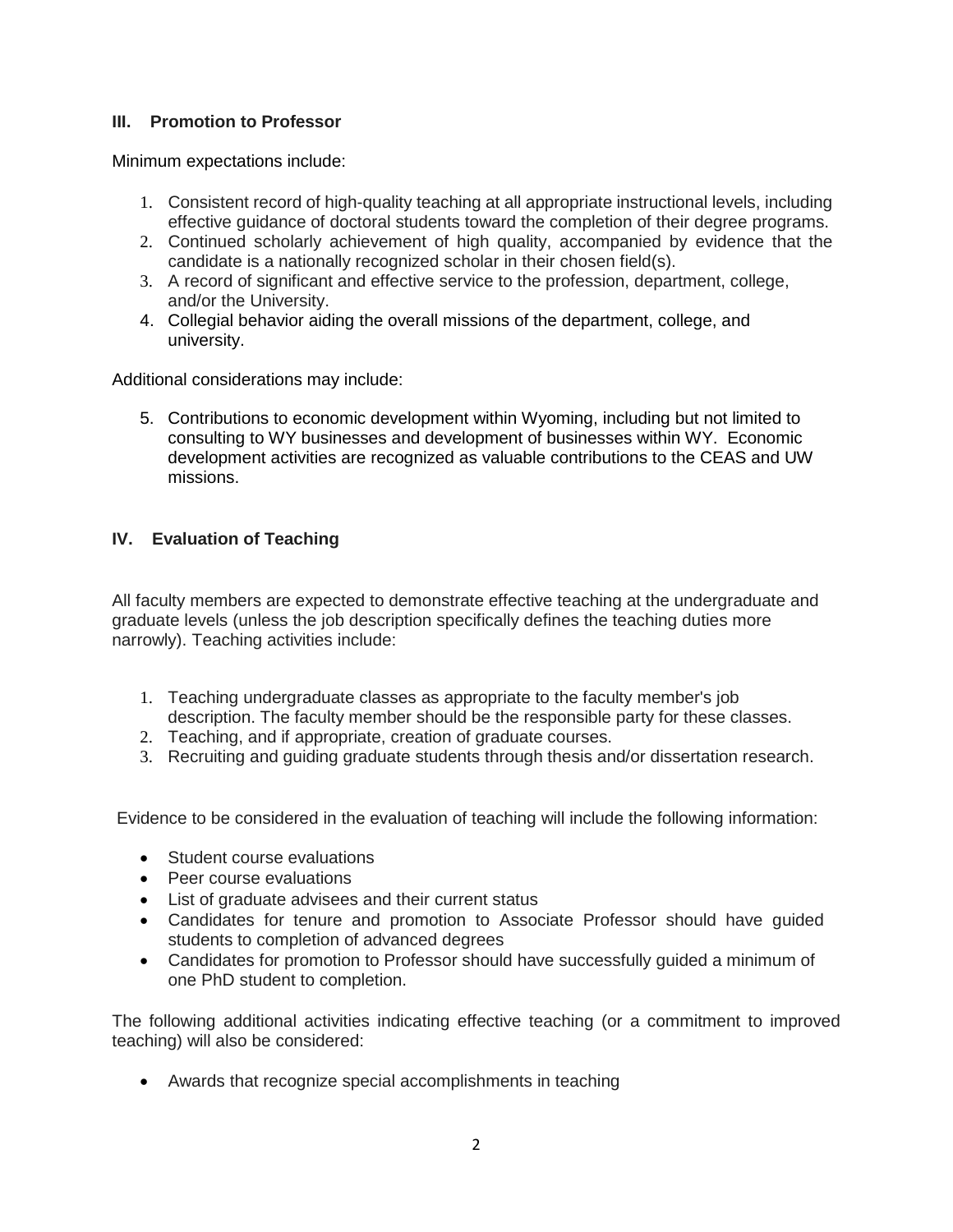- Participation in efforts leading to improved teaching (for example, active participation in Ellbogen Center for Teaching Excellence programs or in programs sponsored by an appropriate professional society for improvement in teaching)
- Participation in mentoring designed to improve teaching (either being mentored prior to the tenure decision or acting as a teaching mentor prior to promotion to full professor)
- Papers published or accepted for publication in education journals or conferences. If education is a topic of research, such papers will also be considered as evidence of scholarship
- Participation on graduate committees as a committee member

#### **V. Evaluation of Scholarship**

The essential considerations employed to evaluate faculty member's scholarship are quality and productivity.

Evidence must be presented to demonstrate high quality, independence, and continuous productivity in scholarship with growth in research leadership as a faculty member progresses to higher ranks. There should be evidence that the research program has achieved or is achieving national (and thereby international) recognition.

Although quality of research is difficult to determine in absolute terms, an evaluation and acceptance by knowledgeable peers is an essential component. Thus, publications in rigorously refereed archival journals with a national and international readership are the best indicators of a faculty member's scholarly accomplishments. In some disciplines (such as computer science), publication in rigorously refereed conference proceedings may be more significant than archival journal publication.

University policy also requires that evaluations be solicited from external reviewers. Evidence used in the evaluation of scholarship should include the following categories:

- 1. Papers published or accepted for publication in technical journals with rigorous review procedures, and papers published or accepted for publication in conference proceedings with rigorous review procedures;
- 2. External funding attracted by the faculty member in support of scholarly activities, including support of graduate students. Depending upon the review process and the level of competition, such funds provide a measure of the reputation of the faculty member among peers and can also be an indicator of the importance or relevance that the professional community attaches to the research;
- 3. Research monographs and books that represent a major scholarly effort. Edited books, in which the faculty member helped conceptualize the project or contributed in a substantial way to the writing of chapters or papers;
- 4. Other publications that are effective media for the dissemination of current research results, but which may not have a formal and rigorous peer review; notably, papers in lightly reviewed proceedings of conferences and symposia, technical reports, articles in books, and articles in popular magazines. Although such publications shall not be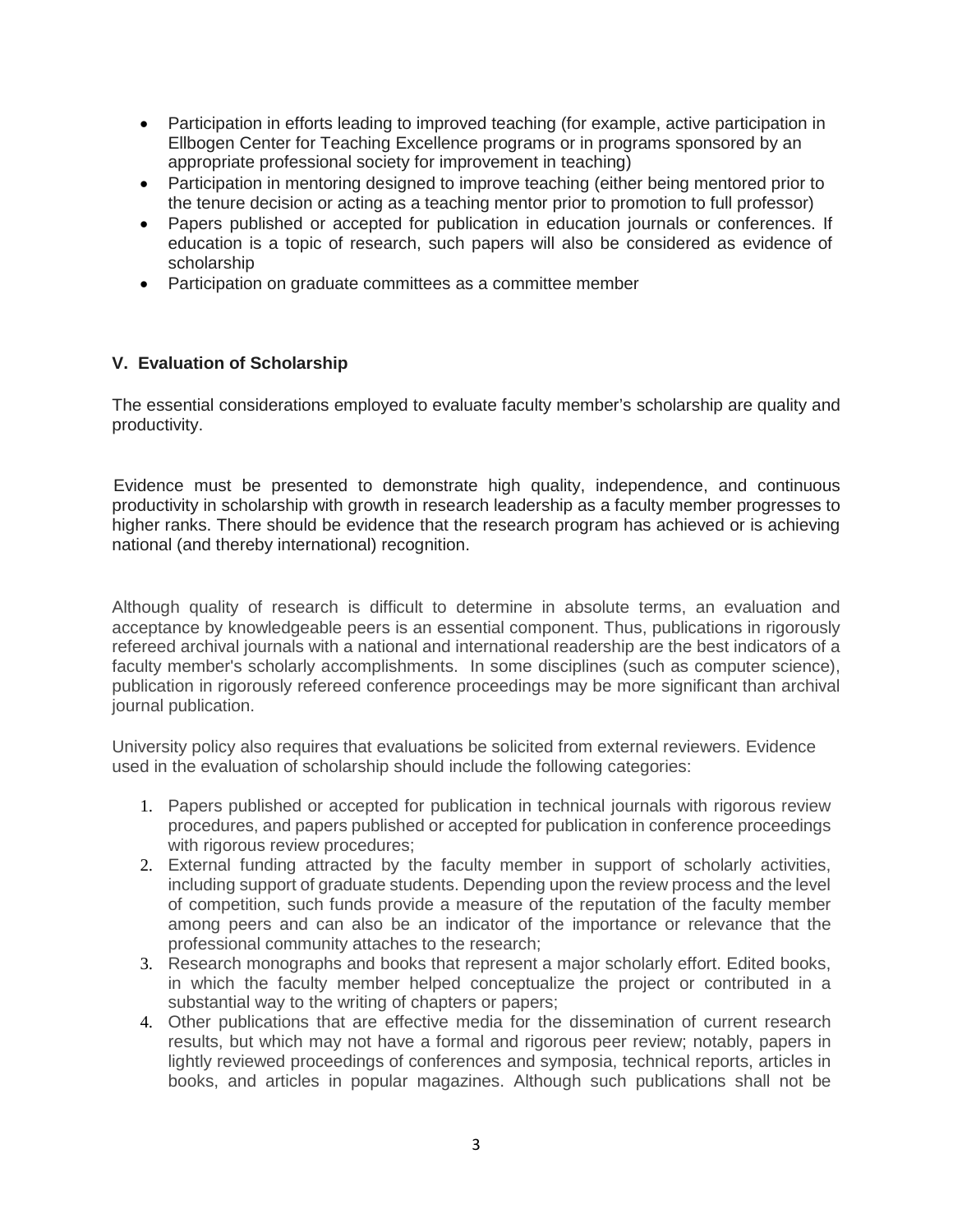regarded as substitutes for rigorously-refereed articles, they should be evaluated to determine their impact on subsequent journal publications and recognition by peers;

- 5. Creative contributions or artistic endeavors that could include general exhibitions, juried exhibitions, and commissions as evidenced by knowledgeable peer approval within a given area, or knowledgeable evaluation of the artistic endeavor through criticism, reviews, or other testimony; and,
- 6. Awards that recognize special accomplishments in research, creative activities, exhibitions, workshops and consultations.

Material to be used in the evaluation of scholarship should be included in, and drawn principally from, the promotion packet. It is important that listed publications contain complete citations and, for those involving multiple authors, an indication of the contribution by the faculty member.

#### **VI. Evaluation of Service**

Service can be defined as Professional Service and University-Related Service.

Professional Service refers to work that draws upon professional expertise, is an outgrowth of the academic discipline, and implies the use of this expertise to serve the community, the state, the nation, and the world. The following evidence should be considered:

- Work associated with furthering the status of the field via professional societies or other state, regional, or national organizations external to the university. This evidence includes leadership positions and committee assignments
- Providing editorial service for technical journals
- Acting as a reviewer for grant agencies
- Providing consulting or technical assistance (paid or pro-bono) to organizations external to the university
- Reviewing or evaluating the professional accomplishments of other individuals or organizations external to the university
- When not part of the traditional teaching load, participating in University extension, continuing education, and other professional service instruction in the form of workshops, seminars, institutes, or one-on-one instruction.

University-Related Service refers to a faculty member's obligation to a department, a college, or the university. The following evidence should be considered:

- Contributing membership on committees of the department, the college, or the university
- Reviewing or evaluating the professional accomplishments of other individuals or departments within the university
- Service in major capacity for department (for example, as Department Head, Graduate Coordinator, Undergraduate Program Coordinator, or Accreditation Coordinator, Advising Mentor)
- Mentoring of junior faculty and other appropriate personnel
- Coordinating Engineering Science courses
- Active advising of student groups and organizations